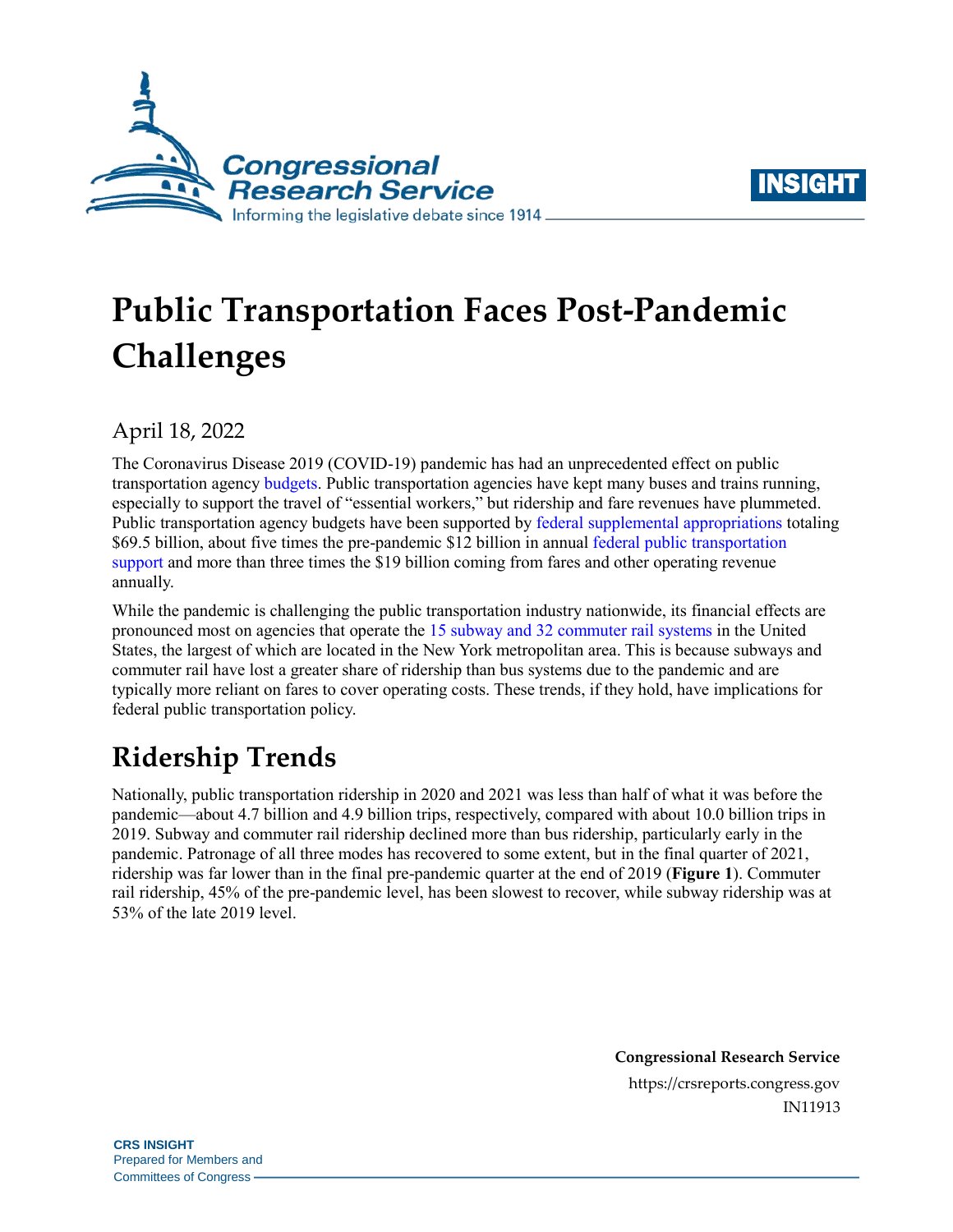<span id="page-1-0"></span>

**Figure 1. Quarterly Public Transportation Ridership by Mode**

**Source:** American Public Transportation Association (APTA), *[Public Transportation Ridership Report](https://www.apta.com/research-technical-resources/transit-statistics/ridership-report/)*. **Note:** Data are subject to revision.

Travel patterns, includin[g commuting,](https://traveltrends.transportation.org/wp-content/uploads/sites/62/2019/07/B15_Commuting-Flow-Patterns_CA15-4_web.pdf) are complicated. The disruptions caused by the pandemic, particularly full-time telecommuting for many office workers, had a larger effect on subway and [commuter rail ridership](https://www.washingtonpost.com/transportation/2022/03/04/pandemic-commuter-rail-ridership/) than on bus ridership. While bus systems are widespread and serve many trip destinations and [purposes,](https://www.apta.com/wp-content/uploads/Resources/resources/reportsandpublications/Documents/APTA-Who-Rides-Public-Transportation-2017.pdf#43) most subway and commuter rail lines are oriented to commuting trips into downtown employment centers of large metropolitan areas. The effect of greater telecommuting on demand may have been compounded by [population losses](https://www.census.gov/newsroom/press-releases/2022/population-estimates-counties-decrease.html) in some of these places, such as New York and San Francisco, in 2020 and 2021.

### **Fare Revenues**

With fewer riders, transit agencies have collected much less [fare revenue.](https://www.transit.dot.gov/sites/fta.dot.gov/files/2022-01/2020%20National%20Transit%20Summaries%20and%20Trends%201-1.pdf#25) Prior to the pandemic, fares and other operating revenues covered about [one-quarter](https://crsreports.congress.gov/product/pdf/R/R47002#7) of the total cost of providing public transportation, about \$19 billion out of total capital and operating costs of \$80 billion in 2019. Most of the rest was provided by taxpayers at the federal, state, and local levels. While the five-year average (2015-2019) of fare revenue as a share of total costs for buses was 20%, the shares of total costs for subway and commuter rail coming from fares were 34% and 32%, respectively (**[Figure 2](#page-1-1)**).



<span id="page-1-1"></span>

5-Year Average, 2015-2019

**Source:** APTA, *[2021 Public Transportation Fact Book: Appendix A](https://www.apta.com/research-technical-resources/transit-statistics/public-transportation-fact-book/)*, Washington, DC, 2021, Tables 62, 68, and 92. **Note:** Expenses used in the calculations are the total of capital and operating expenses.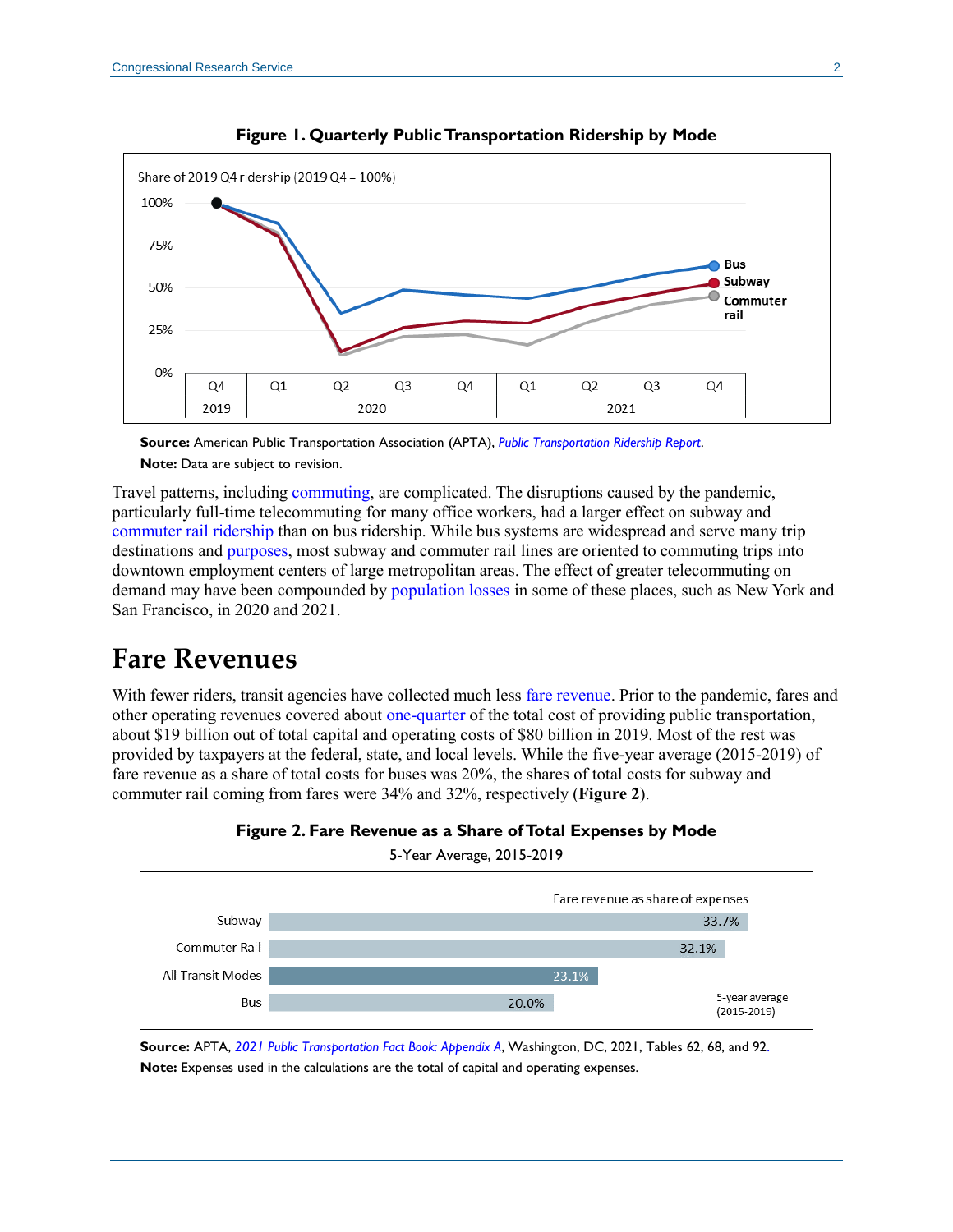The share of bus costs coming from fares is lower because buses provide service on many low-demand routes and times of day to provide geographic and temporal coverage, whereas rail is typically deployed on select routes and at times of the day that have high demand. Rail riders, moreover, have [higher](https://www.apta.com/wp-content/uploads/Resources/resources/reportsandpublications/Documents/APTA-Who-Rides-Public-Transportation-2017.pdf#36)  [incomes](https://www.apta.com/wp-content/uploads/Resources/resources/reportsandpublications/Documents/APTA-Who-Rides-Public-Transportation-2017.pdf#36) on average and may be willing to pay relatively higher fares to avoid peak period traffic and parking costs. With comparatively lower incomes, bus riders are generally more sensitive to fares.

## **Policy Issues**

Public transportation ridership [declined](https://crsreports.congress.gov/product/pdf/R/R45144) by about 7% in the years before COVID-19 due to a combination of factors, including the relatively low cost of driving, the rise of shared ride and micromobility options, and the continued decentralization of jobs and housing. This trend was reinforced by the much larger drop in ridership precipitated by the pandemic. On the other hand, higher [gasoline prices](https://www.eia.gov/petroleum/gasdiesel/) and future efforts to [decarbonize the surface transportation system](https://crsreports.congress.gov/product/pdf/IF/IF11921) to combat the effects of climate change may encourage greater use of transit.

Public transportation agencies, especially those with subways and commuter rail systems, are likely to need additional support from taxpayers to avoid having to reduce service dramatically. One question is to what extent such support can come from the federal government versus state and local government. Another is whether additional support should be predicated on reducing costs and initiatives to increase demand. One such [initiative](https://www.wbur.org/news/2021/02/23/mbta-commuter-rail-service-changes) would reorient commuter rail systems away from rush-hour suburb-todowntown commutes to offer more frequent service throughout the day in both directions, including on weekends. Another [initiative](https://www.encinitasadvocate.com/news/story/2021-07-25/deal-could-extend-coaster-service-to-l-a-county) being advanced in some places involves improving connections, including coordinating schedules and providing free transfers among transit systems.

A longer-term policy issue is how transit agencies should adapt if ridership and fare revenues do not return to pre-pandemic levels. One [study,](https://www.nber.org/papers/w28731) for example, estimates that 20% of full workdays will be done from home post-pandemic, compared with 5% pre-pandemic. This outlook poses challenges for subway and commuter rail systems that require long-term capital investments and for the federal programs that fund such investments. The main such program, the [Capital Investment Grant program,](https://www.transit.dot.gov/CIG) originally was created to fund construction of new rail transit projects, but it now funds bus rapid transit (BRT) and projects to increase the capacity of existing rail and BRT systems. An issue is whether future federal funding should focus on buses, which last about 10 years and can be redeployed as demand changes, rather than on rail systems that last 30 years or more and are far more efficient at transporting large numbers of passengers in dense corridors but are not easily reconfigured in response to changing travel patterns.

#### **Author Information**

William J. Mallett Specialist in Transportation Policy

#### **Disclaimer**